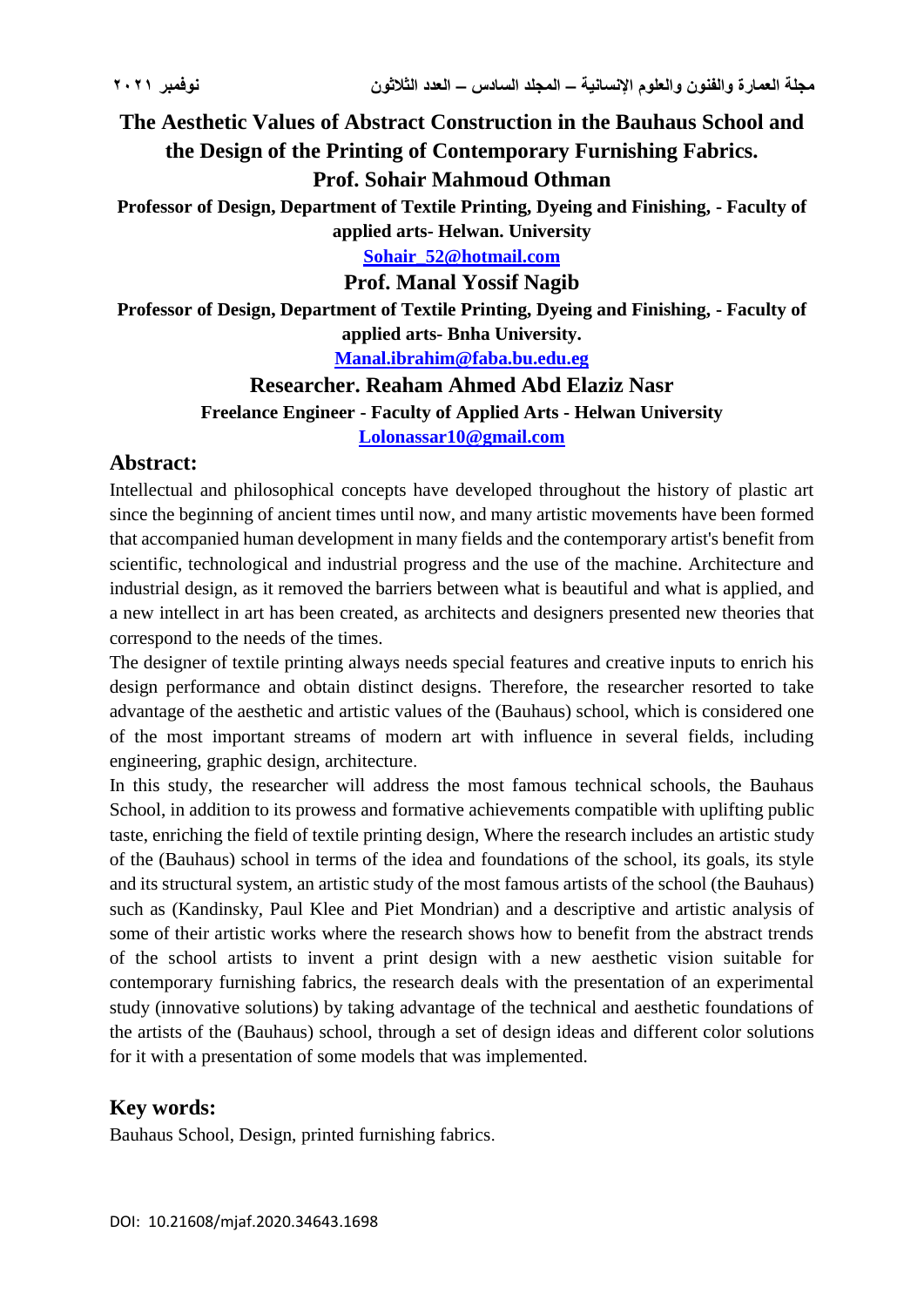# **Introduction:**

The twentieth century has ended with a huge sum of artistic ideas and visions in which schools and artistic trends rolled in very quickly, some of which were generated within a few years after any trend remained prevalent for large periods, and the artist's personality crystallized as a basis for expression and artistic creation, the plastic artist in the twentieth century has enjoyed his freedom, after starting from the impact of art based on religious and political photography with his systems, which restricted his imagination and limited his creativity within specific frameworks, and thus each artist sought to develop new and innovative formulations. Also, the plastic artist presented in the late twentieth century a unique and unprecedented model of wide artistic capabilities. The aim of this research is to create designs suitable for printing contemporary furnishing fabrics that are inspired by the works of the (Bauhaus) school artists (Paul Klee, Kandinsky and Mondrian). Therefore, this part of the research will address design ideas from which the researcher inspired its elements and vocabulary from the works of the Bauhaus artists.

The researcher also benefited from the study of these works and the technical and cosmetic values they carry in knowing how to deal with color shades and the relationship of the form to the subject and background surrounding it and how the elements are distributed within the work environment in order to achieve balance, as well as a presentation of some of the models that have been implemented.

## **The research importance:**

• There is a dearth of research studies related to the (Bauhaus) school and its trends in academic research in general and the field of textile printing research in particular.

• Unveiling the various technical methods of the (Bauhaus) school and its abstract building trends and how to benefit from them for the structural design of contemporary furnishing fabrics.

• Opening new horizons for those interested in this field in academic research.

## **Research problem:**

The search problem is summarized in the following:

• How to take advantage of the aesthetic values of abstract constructive trends in the (Bauhaus) School of Print Design with a new vision of contemporary furnishing fabrics?

• The Bauhaus School did not receive studies, especially in the field of academic research studies, despite its trends, its artistic value and its apparent impact on some modern technical schools.

# **Research objective:**

• Achieving a graphic design with a new aesthetic vision for contemporary furnishing fabrics by taking advantage of the structural constructive trends of the Bauhaus School, which is one of the most important modern art schools and their artists such as (Paul Klee / Kandinsky / Piet Mondrian / Johannes Itten).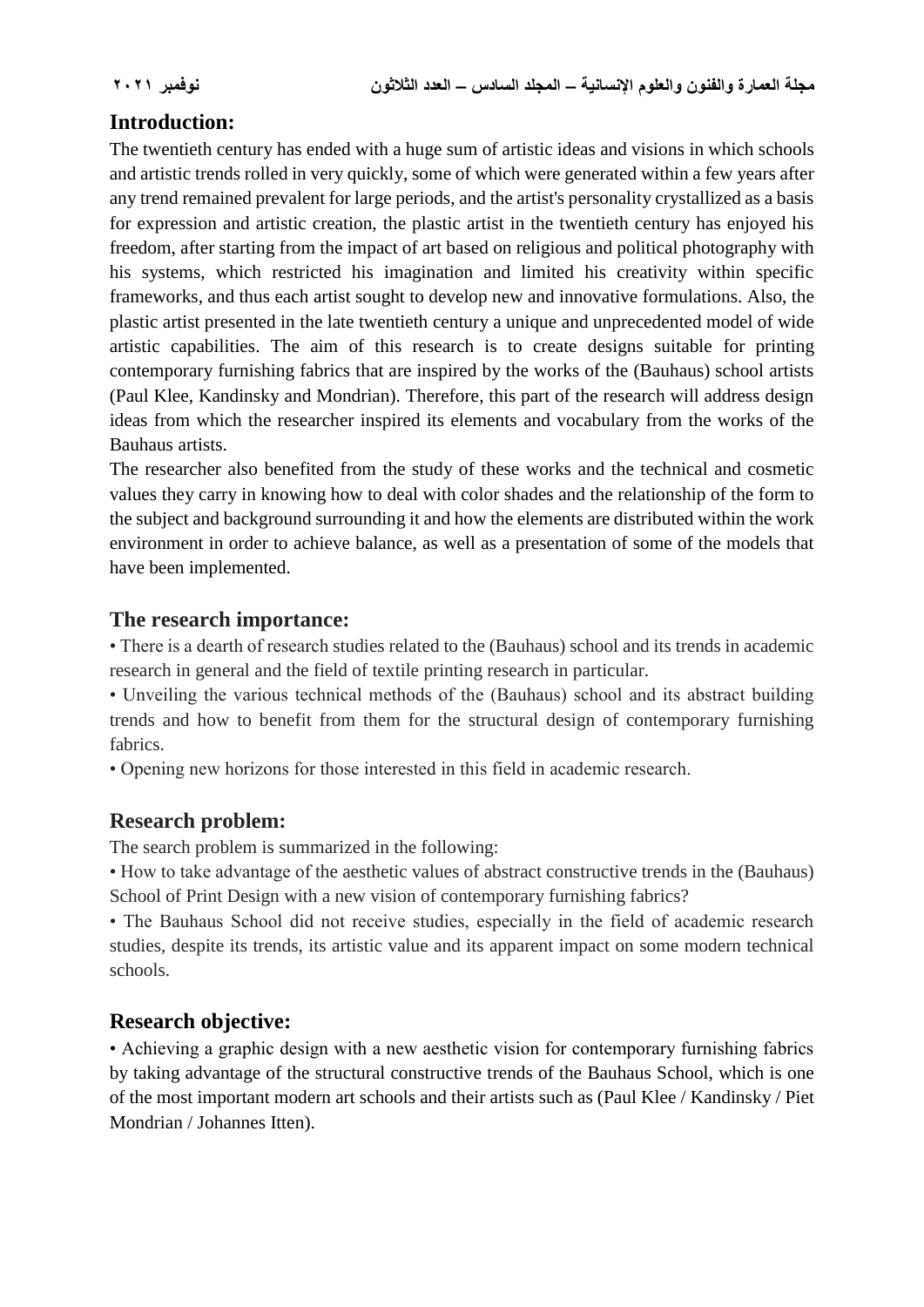# **Research hypotheses:**

• The researcher assumes that the aesthetic values of (Bauhaus) school trends lead to the creation of new designs suitable for contemporary furnishing fabrics.

• Structural artistic foundations in the (Bauhaus) aesthetic source for the design of printing contemporary furnishing fabrics and a worthy idea to include in the arts of textile printing in general and the design of printing furniture in particular.

# **The search limits:**

## **Spatial boundaries:**

- The study will be carried out on:
- Study the works of artists of the (Bauhaus) School in Europe.
- Graphic design of upholstery fabrics in the Arab Republic of Egypt.

## **Time limits:**

The period of modern art (from the middle of the nineteenth century to the end of the twentieth century).

### **Objectivity border:**

It includes an objective study of the works of the (Bauhaus) school art photographers in general and an analytical study of models from works by artists (Paul Klee, Kandinsky and Piet Mondrian).

### **Research Methodology**

To verify the validity of the assumptions and reach the results of the research, the researcher follows the descriptive analytical method and the experimental and statistical approach as follows.

### **Descriptive analytical method:**

• In it, the philosophy, thought, and direction of the Bauhaus School are studied, as well as the technical analytical study of models from the works of its artists such as (Paul Klee / Kandinsky / Piet Mondrian / Johannes Itten).

### **Experimental method:**

• In it, self-experiments of the researcher resulting from the previous study are produced to create several designs with a new vision suitable for contemporary furnishing fabrics.

### **Statistical method:**

By measuring the results of design and applied experiments (as a pilot study).

### **Research themes:**

- The first axis: a study of historical technical theory for the (Bauhaus) school.
- The second axis: a technical theoretical study for artists at the Bauhaus School.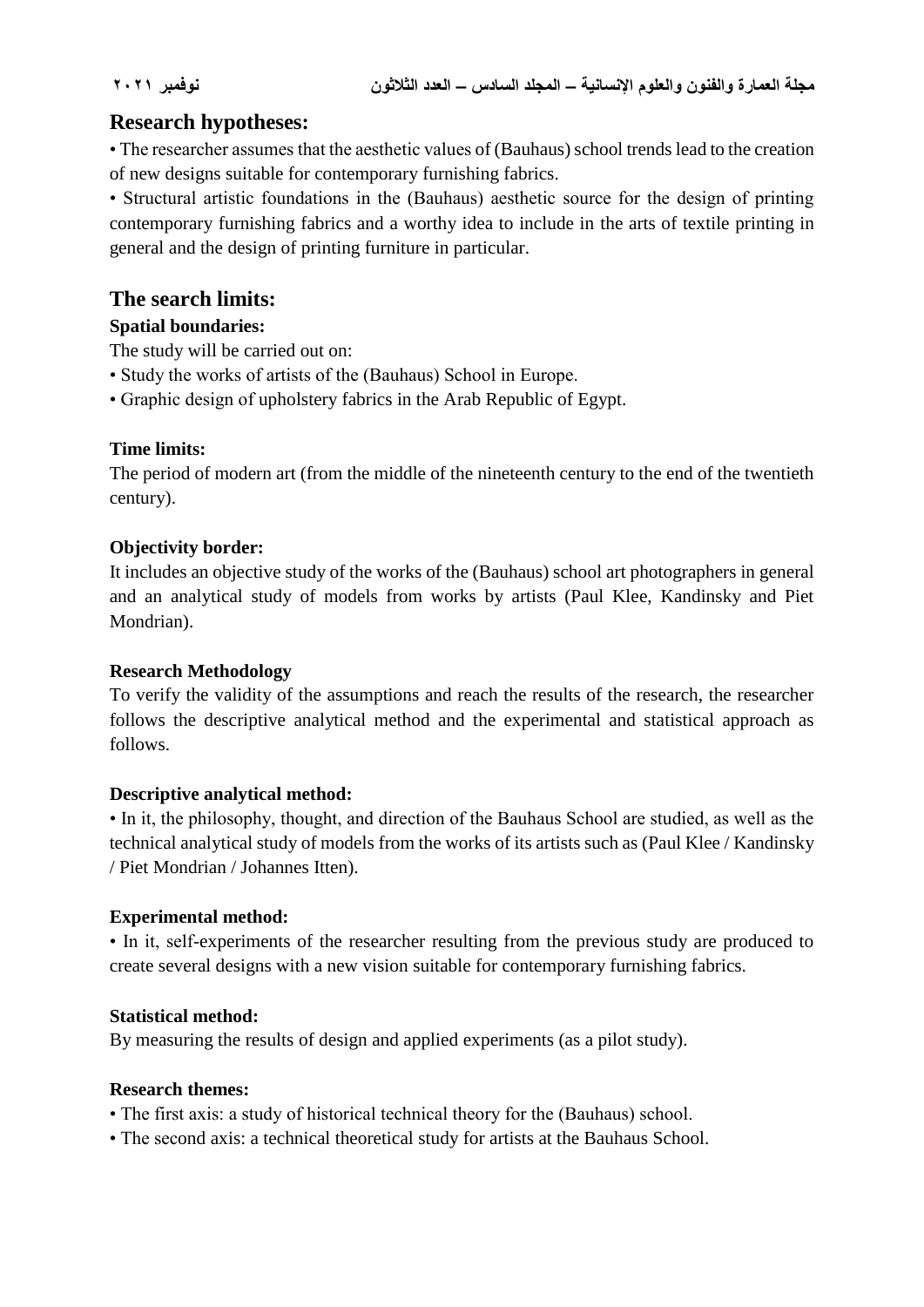• The third axis: a descriptive, analytical and artistic study of samples of works by artists (Paul Klee / Kandinsky / Piet Mondrian).

- The fourth axis: an experimental study (innovative solutions) through the previous axes.
- The fifth axis: a statistical study to measure the results.
- The sixth axis: technical study applied to the specifications of the material.

## **First, the theoretical framework:**

## **Search terms:**

## **Bauhaus School:**

The word "Bauhaus" means the building house, and it is considered one of the most famous German schools of architecture, design, applied arts and handicrafts in the modern era and it has been having a strong and contemporary impact on all parts of the world.

### **Design definition:**

The word design from the verbal side indicates the perpetrator's insistence of something that he does with an urgent desire and decides to implement it, and so the meaning of the word design is determination to implement something at some time, and design is a process that arises from the mind and guides the individual's will to appear on the physical forms, the process of that kind of mental activity is not normally available except for certain individuals. The design pushes the designer to arrange his ideas and feelings and organize them according to a specific plan in creating a form, and the innovative form that achieves its purpose is a good design in the sense that its parts have been organized with appropriate materials which are better used till they add a good taste to the artwork.

## **Printed furnishing fabrics:**

Textile decoration is more prevalent than any other decoration, as it is the most used in daily life, including clothing and furnishings, including upholstery, curtains and pendants, among other decorations of other products of use.

The printed fabric products for homes, hotels and public places are many, and they include curtains, upholstery fabrics and printed fabric products that are used in bedrooms such as sheets, pillowcases, bed linen, as well as printed products for bathrooms, kitchens, and other public places furnishings.

Printed furnishing fabrics products can be divided into **two categories** ...

**The first category**, which is a class of elegant design with a conservative elegant appearance related to decoration, design decoration and bold advanced concepts that are seen and described as modern, sophisticated and civilized, and this category is usually used in decorating public places such as restaurants, hotels and offices, and we see that the designer of the decor is usually the one who designs and uses them.

As for **the second category**, which is the category of quantitative production designs - this type of design usually appears in stores, catalogs, and stores of home textile products. This type of design is considered an economic production category.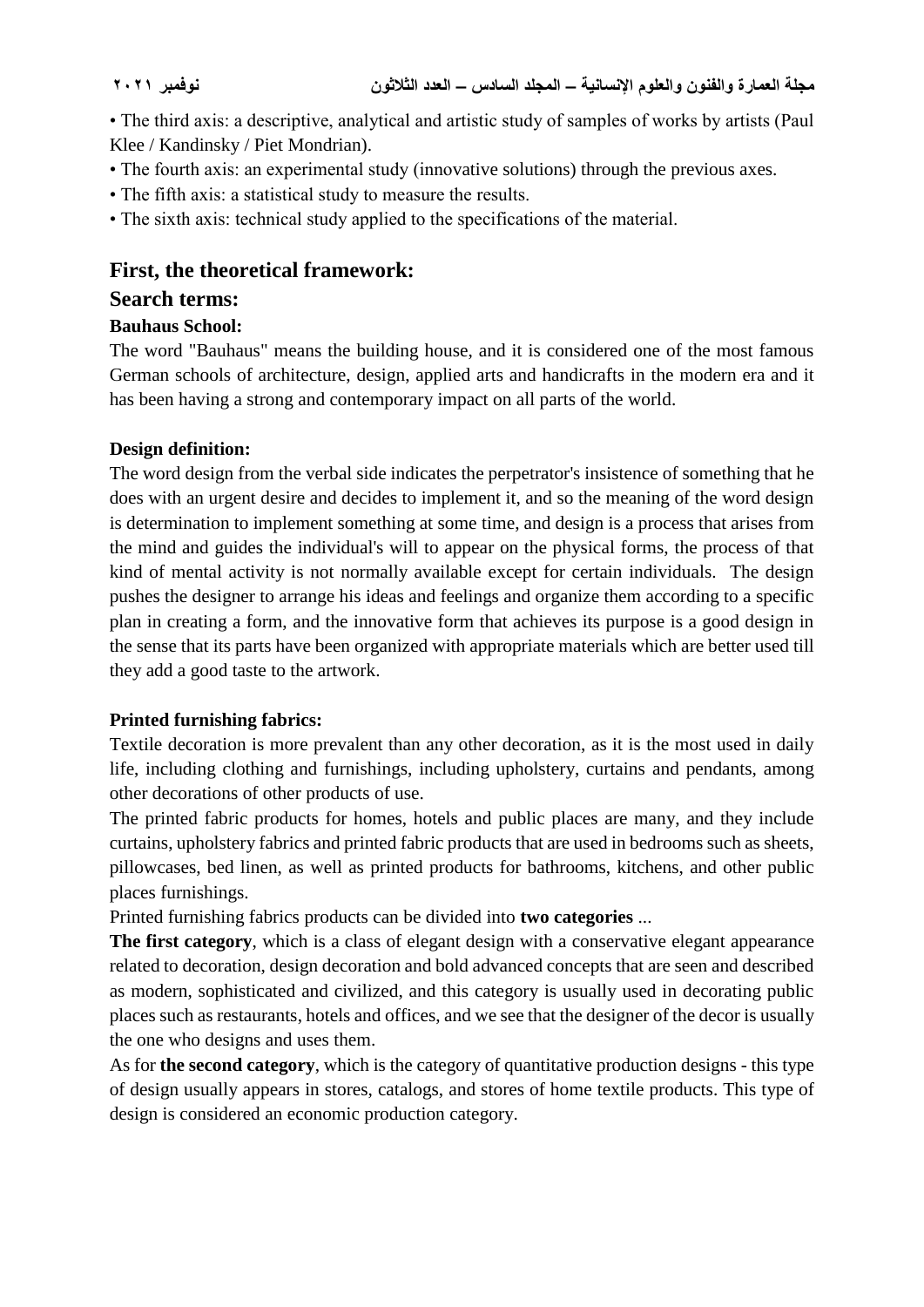# **Results:**

**At the end of that study, the researcher believes that she has fulfilled the assumptions that she put in the research plan, where she reached:**

1 - The ability to take advantage of the aesthetic values of the Bauhaus School and use it to create new designs suitable for contemporary furnishing fabrics.

2- The study of the artistic and structural foundations in the Bauhaus is an aesthetic resource in the design of fabric printing and an idea worthy of the textile printing arts.

3 - Analytical studies of selected models from the works of "Paul Klee, Kandinsky and Mondrian" showed the distinction and uniqueness of the artistic style, the diversity of structural and formative formulation methods, and the diversity of expressive values, which can be used to devise different and varied designs.

4 – The use of simple abstract elements such as circles, squares and triangles in different shapes and sizes, give a kind of kinetic rhythm, which increases the artistic value of the design.

# **Recommendations:**

1 - The researcher recommends the possibility of employing the findings of the research on schools of modern art in general and the Bauhaus School in particular and employing them in a variety of applied fields beyond the furnishing fabrics.

2- The researcher recommends studying the computer for use in the field of design as a modern technological method.

3- The researcher recommends extensive studies with high technical techniques for the ability to print using computer technologies and increase research in this field.

4- Encouraging and supporting applied research and studies that are interested in studying the Bauhaus philosophy.

5- The researcher recommends the use of the Internet as an abundant knowledge tool, especially in the field of textile printing, and the necessity of introducing it to all institutes and colleges, and allocating hours for research in this advanced and rapid way.

# **References:**

 Ali , Ahmed rafik : "al tasmim ososh wa mqwmato algamalia waltabiria" ,matbet modern center, al qahera.

 Shwki , esmaeil : "Al tasmim anaseroh wa ososh fi alfan al tashkili" , twzi zahraa al shark , al qahera ,2000.

 Nobar ,Gorg :"Al tabaa al raqamia tbaet al qarn 21"al shreka al dawlia lletisalat altbaeia , engltra ,2000.

- Reda , saleh : " loget al shakl " alhaia alama llkitab" al qahera ,2007.
- Abd el monem, Sabry :" alfraag fi alfnon al tashkilia, alhdasa wama bad al hadasa "al magles el aala 2007.

 . Alnahas, Mona muhamad adil "tsamimat tibaeiat mubtakirat min eanasir alkhati wallawn lilfnan bayt mundrian li'aqmishat alsayidat alsabahiat almueasirat ". Magalet al Emara w al fenoun w al Elom al Insania Al adad ALththalith eashr- 2019

Atiaa, Mohamed Mohsen:"alfn wa alam el ramz " dar el maaref,1993 .